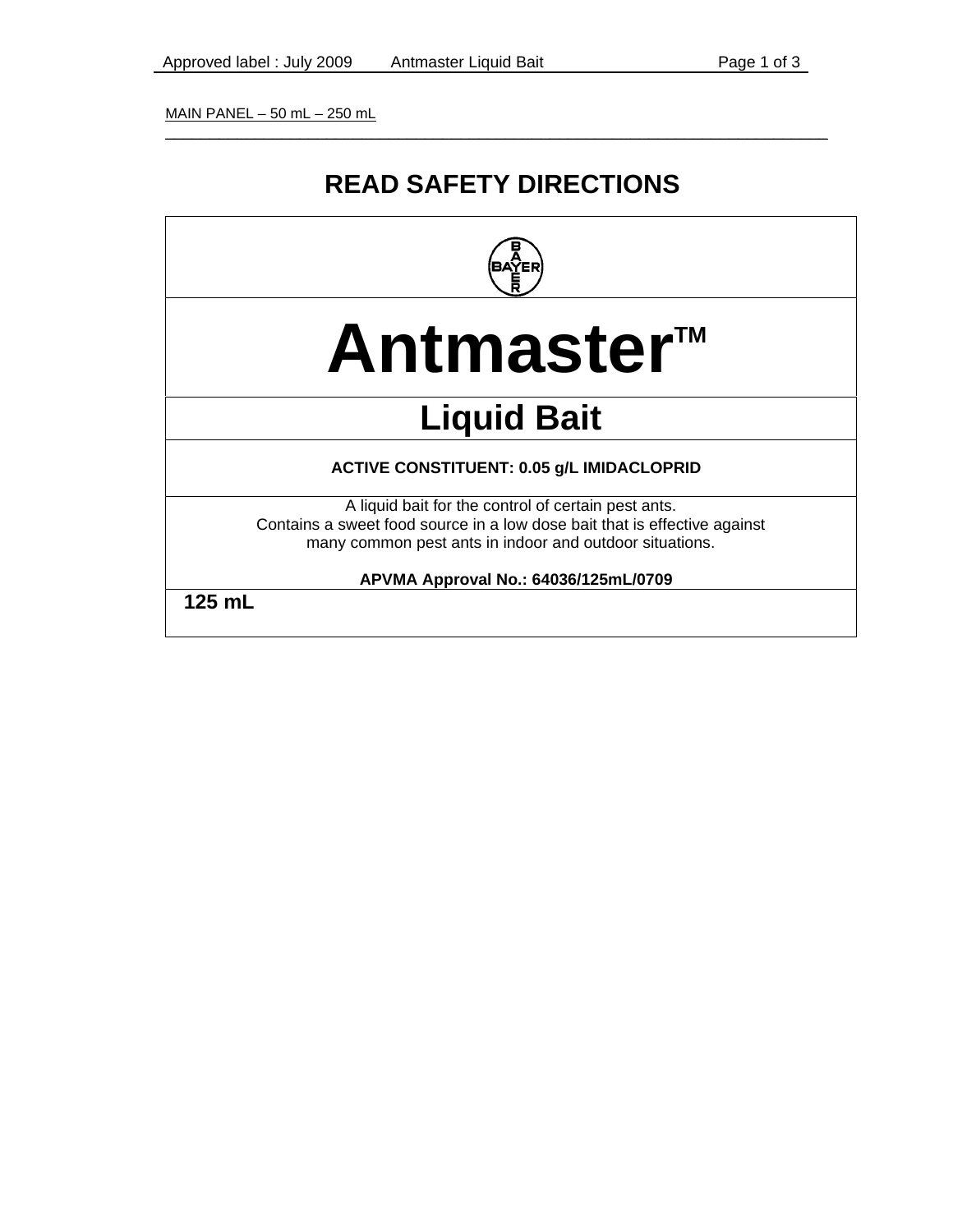#### ANCILLARY PANEL **\_\_\_\_\_\_\_\_\_\_\_\_\_\_\_\_\_\_\_\_\_\_\_\_\_\_\_\_\_\_\_\_\_\_\_\_\_\_\_\_\_\_\_\_\_\_\_\_\_\_\_\_\_\_\_\_\_\_\_\_\_\_\_\_\_\_\_\_**

#### **SAFETY DIRECTIONS**: Wash hands after use.

**FIRST AID:** If poisoning occurs, contact a doctor or Poisons Information Centre (Phone Australia: 13 11 26).

#### **STORAGE AND DISPOSAL:**

Store in the closed, original container in a cool, dry place out of reach of children. Do not store in direct sunlight. Dispose of empty container by wrapping in paper, placing in plastic bag and putting in garbage.

#### **Exclusion of Liability**

This product must be used strictly as directed, and in accordance with all instructions appearing on the label and in other reference material. So far as it is lawfully able to do so, Bayer CropScience Pty Ltd accepts no liability or responsibility for loss or damage arising from failure to follow such directions and instructions.

Antmaster is a Trademark of Bayer.

| <b>EMERGENCY CONTACT AUSTRALIA</b>   | <b>EMERGENCY CONTACT NEW ZEALAND</b> |
|--------------------------------------|--------------------------------------|
| <b>FOR 24 HOUR SPECIALIST ADVICE</b> | <b>SPECIALIST ADVICE</b>             |
| IN EMERGENCY ONLY:                   | IN EMERGENCY ONLY DIAL 0800 734607   |
| PHONE 1800 033 111                   | <b>NEW ZEALAND-WIDE</b>              |

Bayer Environmental Science A Business Operation of Bayer CropScience Pty Ltd A.B.N. 87 000 226 022 391-393 Tooronga Rd East Hawthorn, Vic. 3123 Telephone: 1800 804 479 www.bayeres.com.au

BAR CODE

BATCH NO: DATE OF MANUFACTURE